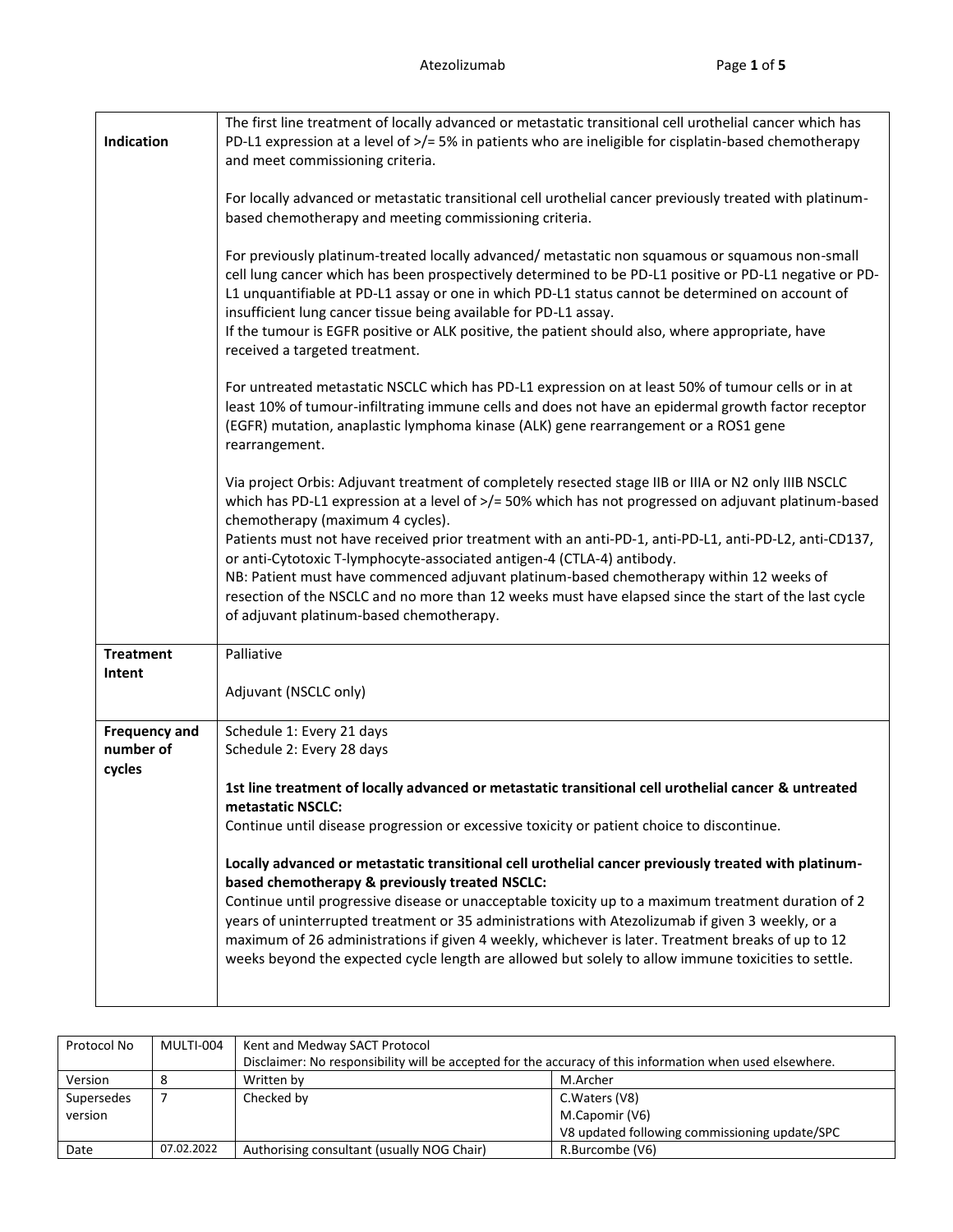|                   | <b>Adjuvant treatment of NSCLC:</b>                                                                                                                  |  |  |  |  |  |
|-------------------|------------------------------------------------------------------------------------------------------------------------------------------------------|--|--|--|--|--|
|                   | Continue until progressive disease, unacceptable toxicity or patient choice or up to a maximum                                                       |  |  |  |  |  |
|                   | treatment duration of 1 year (maximum of 13 x 4-weekly cycles or 18 x 3-weekly).                                                                     |  |  |  |  |  |
|                   |                                                                                                                                                      |  |  |  |  |  |
| <b>Monitoring</b> | Monitor FBC, U&Es, and LFTs at each cycle.<br>$\bullet$                                                                                              |  |  |  |  |  |
| parameters        | Thyroid function and 9am cortisol level must be assessed at baseline then at least 6-8 weeks.<br>$\bullet$                                           |  |  |  |  |  |
| pre-treatment     | $\bullet$                                                                                                                                            |  |  |  |  |  |
|                   | Monitor for signs and symptoms of myocarditis. Carry out ECG as clinically indicated.                                                                |  |  |  |  |  |
|                   | Dose reductions are not recommended. Dosing delay or discontinuation may be required based on<br>$\bullet$<br>individual safety and tolerability.    |  |  |  |  |  |
|                   | Renal - no dose adjustment is required in patients with mild or moderate renal impairment (30-<br>$\bullet$                                          |  |  |  |  |  |
|                   | 89ml/min). No recommendation for patients with severe (<30ml/min) renal impairment as data is                                                        |  |  |  |  |  |
|                   | too limited.                                                                                                                                         |  |  |  |  |  |
|                   | Hepatic impairment (prior to treatment, for immune related hepatitis see below) - no dose<br>$\bullet$                                               |  |  |  |  |  |
|                   |                                                                                                                                                      |  |  |  |  |  |
|                   | adjustment is required for patients with mild hepatic impairment (bilirubin ≤ ULN and AST > ULN or                                                   |  |  |  |  |  |
|                   | bilirubin > $1.0 \times$ to $1.5 \times$ ULN and any AST). No data is available to make a recommendation in                                          |  |  |  |  |  |
|                   | patients with moderate or severe hepatic impairment (bilirubin > 1.5 x to 3 x ULN and any AST or<br>bilirubin $> 3 \times$ ULN and any AST).         |  |  |  |  |  |
|                   | Infusion-related reactions - reduce infusion rate or interrupt treatment if Grade 1 or 2 infusion-<br>$\bullet$                                      |  |  |  |  |  |
|                   | related reaction. Atezolizumab may be continued with close monitoring; premedication with                                                            |  |  |  |  |  |
|                   | antipyretic and antihistamines should be considered. Permanently discontinue in patients with                                                        |  |  |  |  |  |
|                   | Grade 3 or 4 infusion related reactions.                                                                                                             |  |  |  |  |  |
|                   | Immune-related reactions:<br>$\bullet$                                                                                                               |  |  |  |  |  |
|                   | Reactions include myocarditis, pneumonitis, colitis, hepatitis, pancreatitis, adrenal<br>$\circ$                                                     |  |  |  |  |  |
|                   | insufficiency, meningoencephalitis, hyperthyroidism, hypothyroidism, hypophysitis,                                                                   |  |  |  |  |  |
|                   | diabetes, rash, arthralgia, musculoskeletal pain, neuropathies, myasthenic syndrome and                                                              |  |  |  |  |  |
|                   | Guillain-Barre syndrome.                                                                                                                             |  |  |  |  |  |
|                   | Atezolizumab must be permanently discontinued for any Grade 3 immune-related<br>$\circ$                                                              |  |  |  |  |  |
|                   | adverse reaction that recurs and for any Grade 4 immune-related adverse reactions,                                                                   |  |  |  |  |  |
|                   | except for endocrinopathies that are controlled with replacement hormones                                                                            |  |  |  |  |  |
|                   | If corticosteroids are used to treat an immune related reaction they should be tapered<br>$\circ$                                                    |  |  |  |  |  |
|                   | over at least 1 month. Treatment should not be resumed while the patient is receiving                                                                |  |  |  |  |  |
|                   | immunosuppressive doses of corticosteroids (>10mg prednisone) or other                                                                               |  |  |  |  |  |
|                   | immunosuppressive therapy. Prophylactic antibiotics should be used where appropriate                                                                 |  |  |  |  |  |
|                   | to prevent opportunistic infections in patients receiving immunosuppressive therapy.                                                                 |  |  |  |  |  |
|                   | See guidelines for management of immune-related adverse reactions following<br>$\circ$                                                               |  |  |  |  |  |
|                   | immunotherapy:                                                                                                                                       |  |  |  |  |  |
|                   | http://www.kmcc.nhs.uk/medicines-and-prescribing-incorporating-sact-pathways/sact-<br>$\circ$                                                        |  |  |  |  |  |
|                   | pathways-guidelines-for-the-management-of-sact-induced-adverse-reactions-and-                                                                        |  |  |  |  |  |
|                   | nursing/                                                                                                                                             |  |  |  |  |  |
|                   | Drug interactions:                                                                                                                                   |  |  |  |  |  |
|                   | The use of systemic corticosteroids or immunosuppressants before starting atezolizumab                                                               |  |  |  |  |  |
|                   | $\circ$                                                                                                                                              |  |  |  |  |  |
|                   | should be avoided. However, systemic corticosteroids or other immunosuppressants can                                                                 |  |  |  |  |  |
|                   | be used to treat immune-related adverse reactions after starting atezolizumab.                                                                       |  |  |  |  |  |
|                   | Patients should not receive the flu vaccine unless the benefit outweighs the risk and after<br>$\circ$<br>discussion between consultant and patient. |  |  |  |  |  |
|                   |                                                                                                                                                      |  |  |  |  |  |
|                   | Patients experiencing fatigue should be advised not to drive and use machinery.                                                                      |  |  |  |  |  |

| Protocol No | MULTI-004  | Kent and Medway SACT Protocol                                                                            |                                               |  |
|-------------|------------|----------------------------------------------------------------------------------------------------------|-----------------------------------------------|--|
|             |            | Disclaimer: No responsibility will be accepted for the accuracy of this information when used elsewhere. |                                               |  |
| Version     |            | Written by                                                                                               | M.Archer                                      |  |
| Supersedes  |            | Checked by                                                                                               | C. Waters (V8)                                |  |
| version     |            | M.Capomir (V6)                                                                                           |                                               |  |
|             |            |                                                                                                          | V8 updated following commissioning update/SPC |  |
| Date        | 07.02.2022 | Authorising consultant (usually NOG Chair)                                                               | R.Burcombe (V6)                               |  |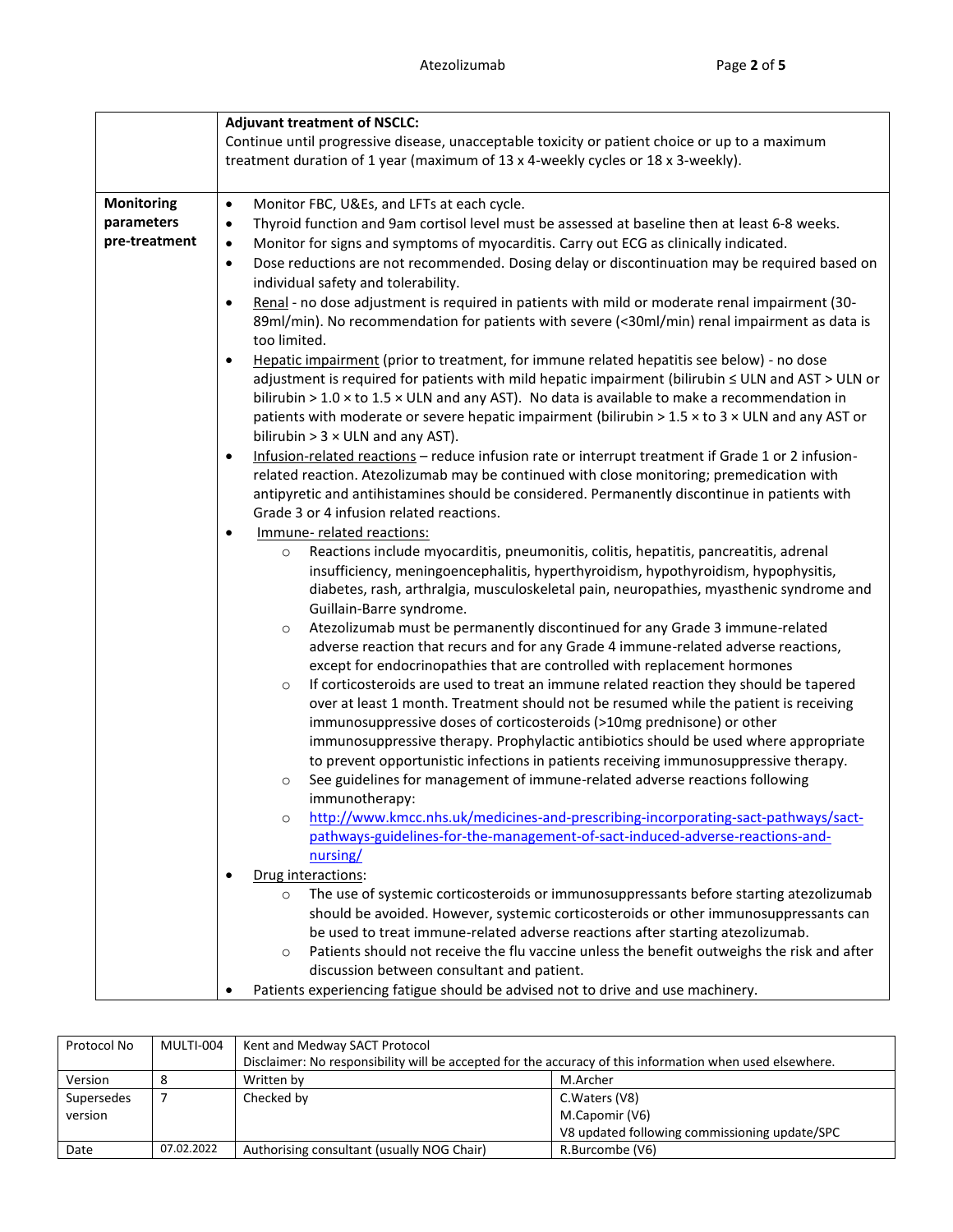|              | Use with caution in patients with any history of or concurrent brain metastases, active<br>autoimmune disease, or medical conditions requiring systemic immunosuppression, after careful<br>consideration of the potential risk-benefit.<br>The patient should be provided with the Tecentriq® Patient Alert card with each prescription (to be<br>carried until at least 5 months after the last dose of treatment). |
|--------------|-----------------------------------------------------------------------------------------------------------------------------------------------------------------------------------------------------------------------------------------------------------------------------------------------------------------------------------------------------------------------------------------------------------------------|
| Reference(s) | SPC accessed online 10.11.21 CDF v1.193 accessed online 10.11.21 BT form for NSCLC accessed online                                                                                                                                                                                                                                                                                                                    |
|              | 10.11.21                                                                                                                                                                                                                                                                                                                                                                                                              |

NB For funding information, refer to CDF and NICE Drugs Funding List

| Protocol No | MULTI-004  | Kent and Medway SACT Protocol                                                                            |                 |  |  |
|-------------|------------|----------------------------------------------------------------------------------------------------------|-----------------|--|--|
|             |            | Disclaimer: No responsibility will be accepted for the accuracy of this information when used elsewhere. |                 |  |  |
| Version     |            | M.Archer<br>Written by                                                                                   |                 |  |  |
| Supersedes  |            | Checked by                                                                                               | C. Waters (V8)  |  |  |
| version     |            | M.Capomir (V6)                                                                                           |                 |  |  |
|             |            | V8 updated following commissioning update/SPC                                                            |                 |  |  |
| Date        | 07.02.2022 | Authorising consultant (usually NOG Chair)                                                               | R.Burcombe (V6) |  |  |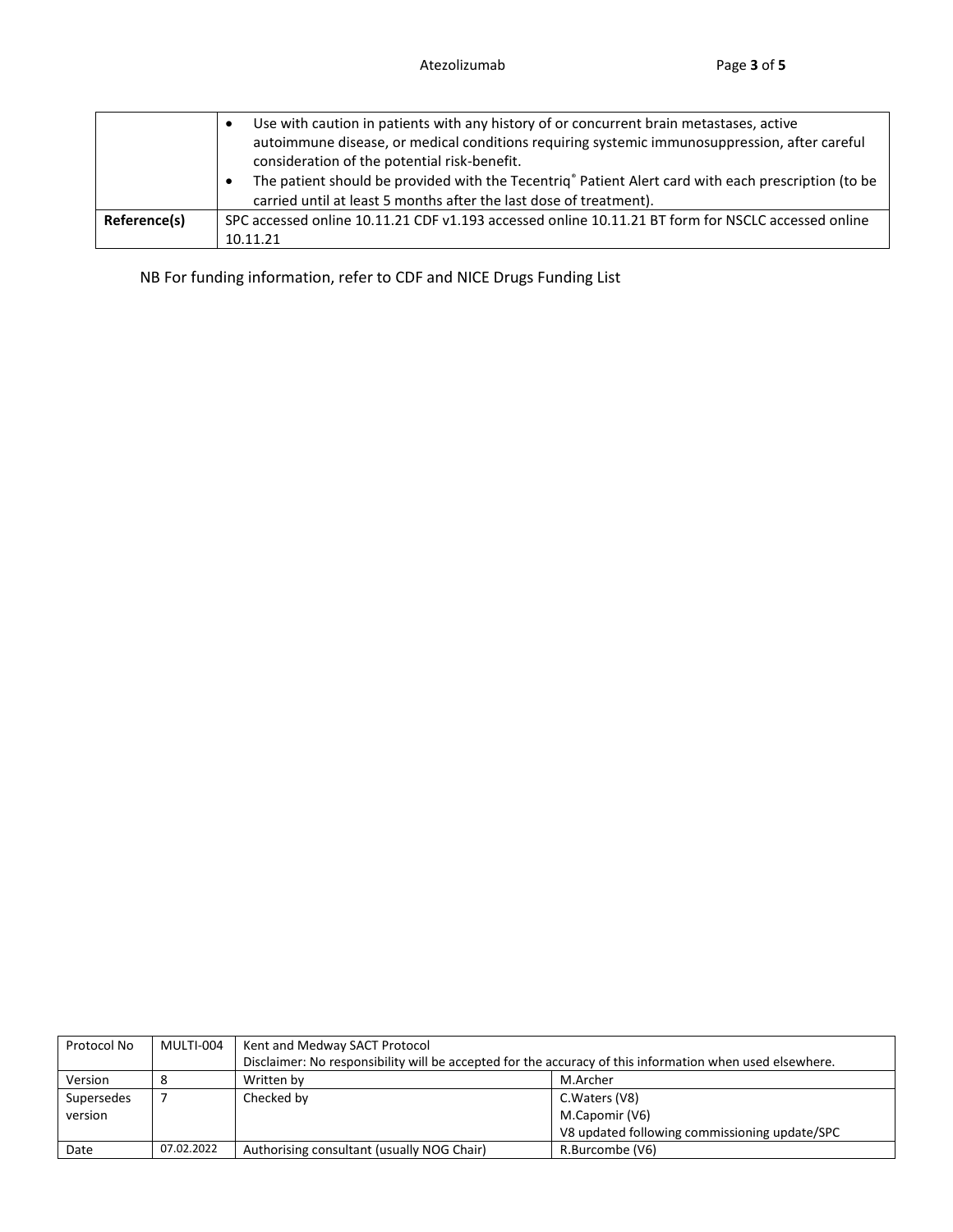## **Schedule 1: Repeat every 21 days**

| Day   | <b>Drug</b>    | Dose               | Route | Infusion Time                                                                                                                                                                              | <b>Administration Details</b>         |  |
|-------|----------------|--------------------|-------|--------------------------------------------------------------------------------------------------------------------------------------------------------------------------------------------|---------------------------------------|--|
|       | Metoclopramide | 20 <sub>mg</sub>   | PO.   |                                                                                                                                                                                            |                                       |  |
| Day 1 | Atezolizumab   | 1200 <sub>mg</sub> | IV    | $1st$ dose over<br>60 mins. If<br>tolerated, all<br>subsequent<br>infusions over<br>30 mins                                                                                                | diluted in 250ml 0.9% sodium chloride |  |
| TTO   | Drug           | Dose               | Route | <b>Directions</b>                                                                                                                                                                          |                                       |  |
|       | Metoclopramide | 10 <sub>mg</sub>   | PO.   | up to 3 times a day for 3 days, then 10mg up to 3 times a day as<br>required (max. 30mg per day including 20mg pre-chemo dose) Do<br>not take for more than 5 days continuously.           |                                       |  |
|       | Loperamide     | $2-4mg$            | PO.   | Take 4mg (2 capsules) initially, then 2mg (1 capsule) after each<br>loose stool when required. Maximum 16mg (8 capsules) a day.<br>Dispense 30 capsules on cycle 1 then only if specified. |                                       |  |

| Protocol No | MULTI-004  | Kent and Medway SACT Protocol                                                                            |                 |  |  |
|-------------|------------|----------------------------------------------------------------------------------------------------------|-----------------|--|--|
|             |            | Disclaimer: No responsibility will be accepted for the accuracy of this information when used elsewhere. |                 |  |  |
| Version     |            | M.Archer<br>Written by                                                                                   |                 |  |  |
| Supersedes  |            | Checked by                                                                                               | C. Waters (V8)  |  |  |
| version     |            | M.Capomir (V6)                                                                                           |                 |  |  |
|             |            | V8 updated following commissioning update/SPC                                                            |                 |  |  |
| Date        | 07.02.2022 | Authorising consultant (usually NOG Chair)                                                               | R.Burcombe (V6) |  |  |